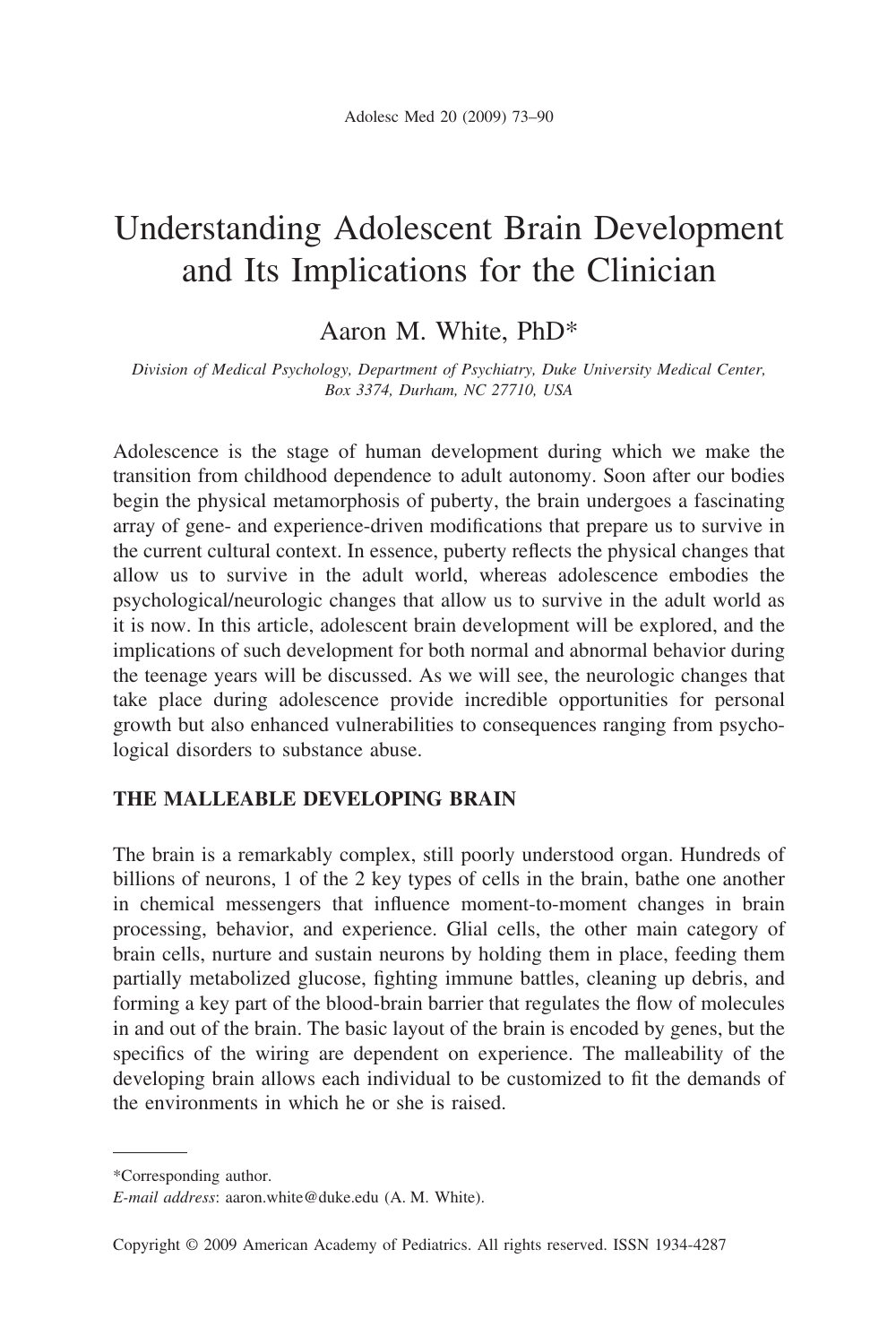Until quite recently, it was generally believed that the majority of brain development is finished by the age of 10. Learning languages becomes much harder after this age, and the brain reaches its adult size at about this time. Indeed, the brain is 90% of its adult size by the age of  $7<sup>1</sup>$ . The moodiness, risk-taking, rule-breaking, and general tumult of the adolescent years were long assumed to stem from the hormone changes of puberty. We now know that, although hormones certainly do contribute to the roller-coaster ride of adolescence, hormone changes are just part of the puzzle. Thanks in large part to research by Jay Giedd and colleagues at the National Institute of Mental Health, it has become clear that, during the adolescent years, the organization and functioning of the brain go through complex changes. Importantly, these changes seem to be unique to the adolescent years and not simply the trailing remnants of childhood brain development.

#### **CHANGES IN THE FRONTAL LOBES DURING ADOLESCENCE**

Some of the most intriguing changes in the brain during adolescence take place in the frontal lobes. These brain areas, located just behind the forehead, play critical roles in memory, intentional movement, controlling emotional urges, making decisions, planning for the future, and other higher-order cognitive functions on which adults rely for survival. Frontal lobe gray-matter volumes, which represent dense concentrations of neurons and their parts, increase throughout childhood and do not reach their peak until approximately the age of 11 (girls) or 12 (boys), at which point they decline throughout the second decade of life and into young adulthood.<sup>1</sup>

Why might frontal lobe gray-matter volumes go up during childhood and down during adolescence? Recent data suggested that, during childhood, neurons in the frontal lobes are allowed to overgrow and form far too many points of communication, or synapses, with other neurons. As a result, gray-matter volumes increase. As childhood draws to a close and adolescence begins, the brain switches from overproduction mode to selection mode. Early in the second decade of life, the brain stops overproducing synapses in the frontal lobes and puts the synapses that exist on the chopping block. Hundreds of billions of points of communication will be sacrificed through the teenage years. Only those that form meaningful, useful points of contact will be kept. Guided by a teenager's experiences, the frontal lobes are shaped and molded into a configuration that will carry the individual, for better or worse, through the adult years. As this pruning process unfolds, gray-matter volumes decrease.<sup>2</sup>

The activity of neurons requires energy. As frontal lobe gray-matter volumes rise during childhood and fall during adolescence, a parallel increase in overall metabolism occurs in the frontal lobes during the first decade of life and then decreases during early adolescence, reaching adult levels by the age of 16 to 18.<sup>3</sup> Importantly, declines in gray-matter volumes and energy usage during adoles-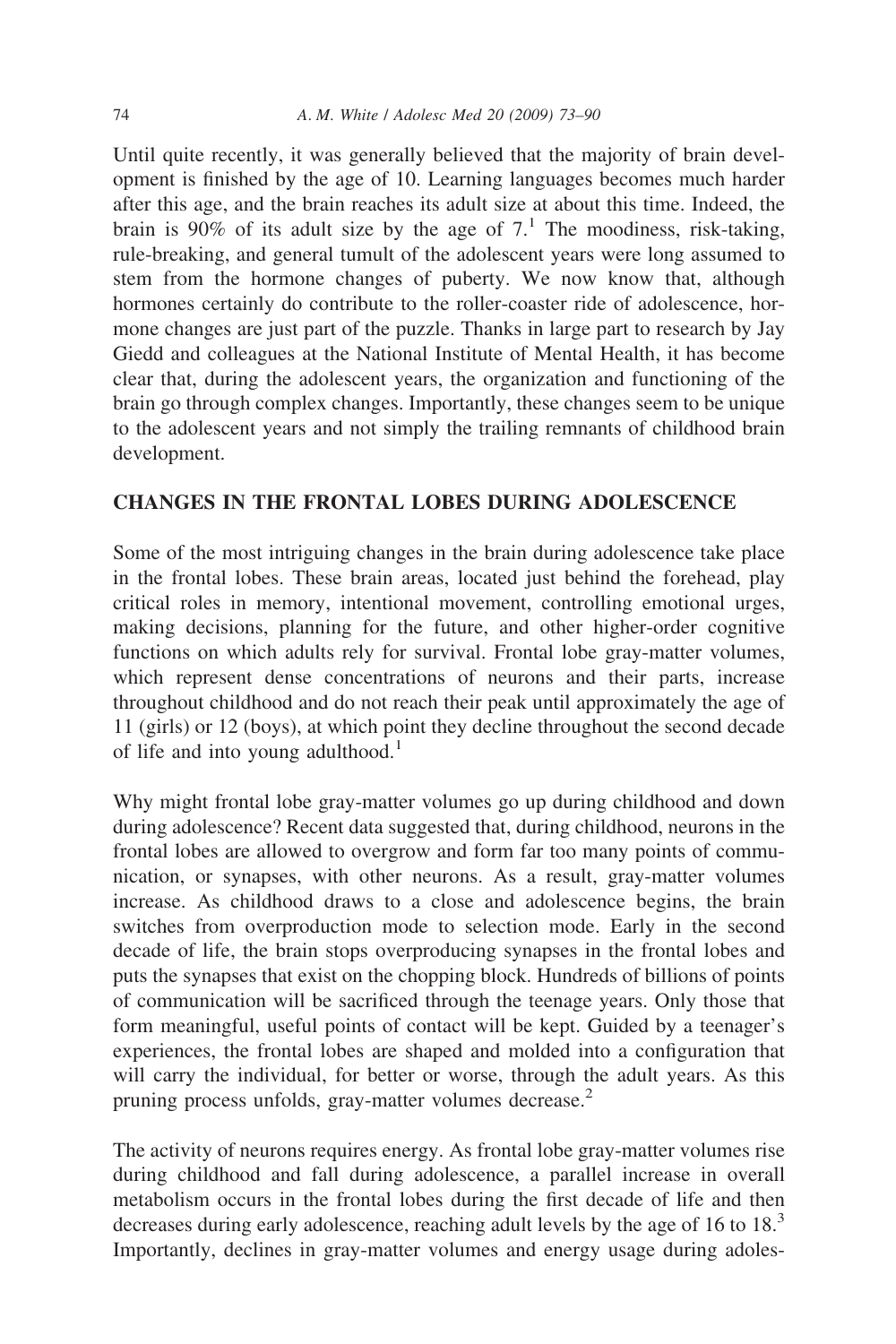

Fig 1. The human brain. (Reproduced with permission from National Institute on Drug Abuse. *Mind Over Matter: The Brain's Response to Drugs*. Teacher's Guide. Bethesda, MD: National Institute on Drug Abuse; 2002:10. Available at: http://teens.drugabuse.gov/mom/teachguide/MOMTeacherGuide.pdf).

cence do not reflect a diminution of frontal lobe function. Quite the opposite. As gray-matter volumes and metabolism decrease, neural activity during the performance of frontal lobe– dependent tasks becomes more focused and efficient, and the accuracy of performance improves.<sup>2</sup> The changes taking place in the frontal lobes during adolescence reflect a fine-tuning of circuitry that allows for enhanced efficiency and accuracy of functioning.<sup>4</sup> Indeed, there seems to be a general increase in reliance on the frontal lobes to organize and control behavior as we progress through the teenage years toward young adulthood. This developmental transition of power to the frontal lobes has become known as frontalization.5 Concurrent molding of circuitry as frontalization unfolds means that each individual will learn to control impulses, make plans, and regulate emotions in ways consistent with the contingencies of the current culture. Such cultural-specific molding of behavior manifests in the generation gap that frustrates so many parents.

The frontal lobes do not function in isolation (see Fig 1). That is, they gather information and exert their influences by interacting with other brain areas. In addition to revealing that changes take place within the frontal lobes during adolescence, recent science has begun to shed light on how circuits formed between the frontal lobes and other structures develop during the second decade of life. The overall picture is one of increasing specialization of function within specific subregions of the frontal lobes and increasing cohesion between these subregions and the brain areas with which they interact. For instance, in the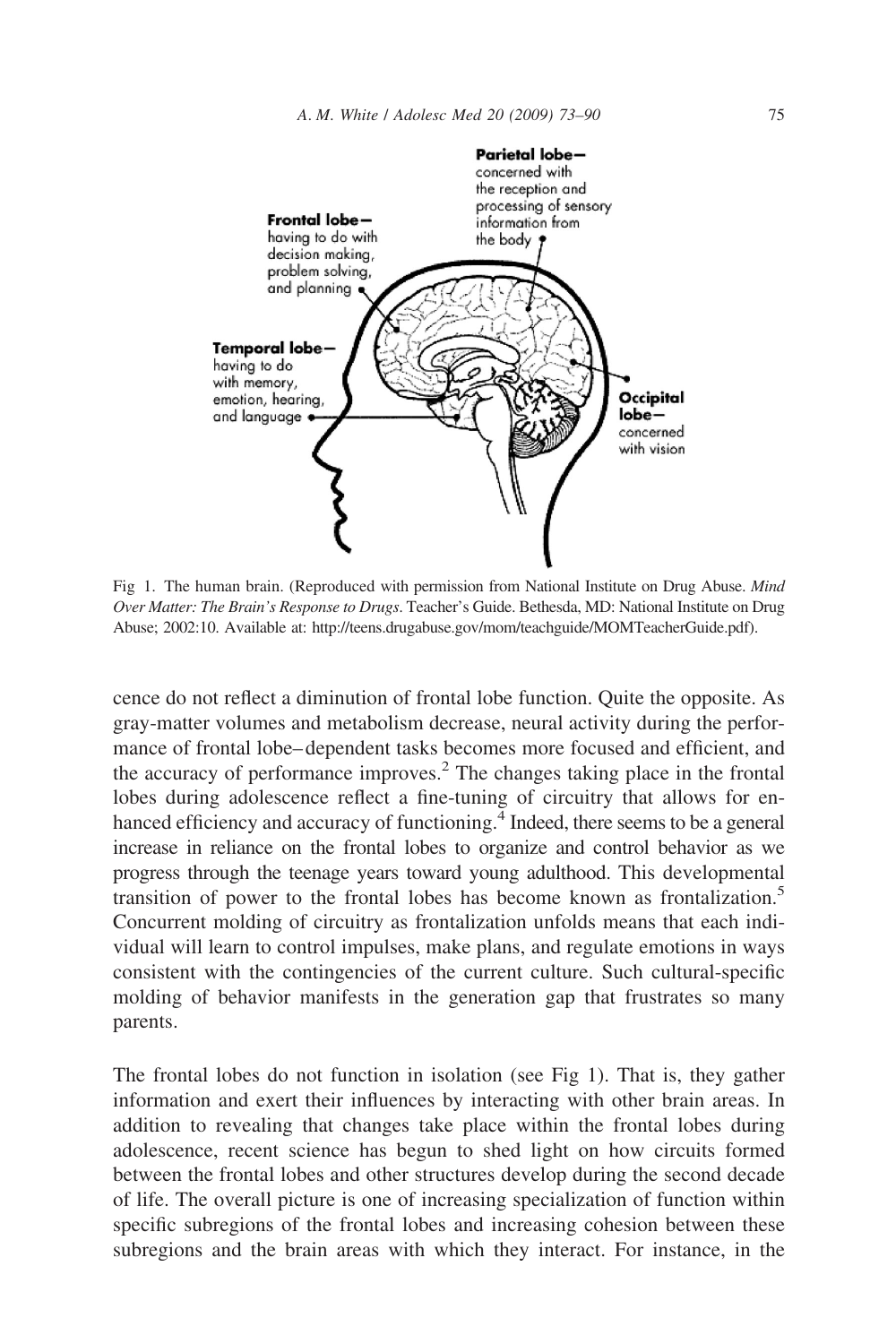Stroop interference task, in which subjects are shown words in different colors and must inhibit the tendency to read the words to name the colors, coordinated activity between the lateral prefrontal cortex and the basal ganglia, the lenticular nucleus of the striatum in particular, comes online during adolescence. Both the accuracy of performance on the task and the magnitude of activation of circuits involving the frontal lobes and basal ganglia increase throughout the adolescent years and into adulthood.<sup>6</sup> Similar age-related increases in activity within circuits involving the frontal lobes and basal ganglia have been observed in the tracking stop task, a response-inhibition task in which subjects must inhibit a response to a go signal if it is followed by a stop signal.<sup>7</sup>

### **CHANGES IN OTHER PARTS OF THE CORTEX**

The frontal lobes are not the only cortical areas that undergo construction during the adolescent years.8,9 As with the frontal lobes, the amount of gray matter in the parietal lobes peaks at approximately age 11 and decreases throughout adolescence. Located on the sides and toward the back of the brain, the parietal lobes are primarily involved in processing sensations from the body and understanding spatial relationships such as where the body is relative to other objects in the world. They are also very important for interpreting and creating music, solving math problems, and other higher-order abstract cognitive functions.

In the occipital lobes, located at the back of the brain and entirely dedicated to processing visual information, gray-matter volumes increase throughout adolescence and into the early 20s.

The temporal lobes, which are critical for memory formation as well as processing auditory information and seeing detailed patterns and shapes, do not reach their maximum levels of gray matter until the age of 16 to 17, at which point they plateau. The temporal lobes contain the hippocampus, a structure that is central to creating an autobiographical record of what one does and what one learns.

Clearly, much of the cortex undergoes changes during adolescence, each area with its own unique progression.<sup>1,2</sup>

# **STRUCTURES INVOLVED IN EMOTIONAL REACTIVITY AND RISKY BEHAVIORS**

On the surface, changes in the frontal lobes and other cortical structures seem capable of explaining a wide range of typical adolescent behaviors, including difficulties inhibiting impulses and the tendency to measure the future in hours and minutes rather than weeks and days. However, Casey et  $al^{10}$  were quick to point out that changes in the frontal lobes and other cortical areas cannot explain the whole of adolescent behavior, particularly when it comes to risk-taking and strong emotional reactions. The authors argued that, similar to adolescents, children have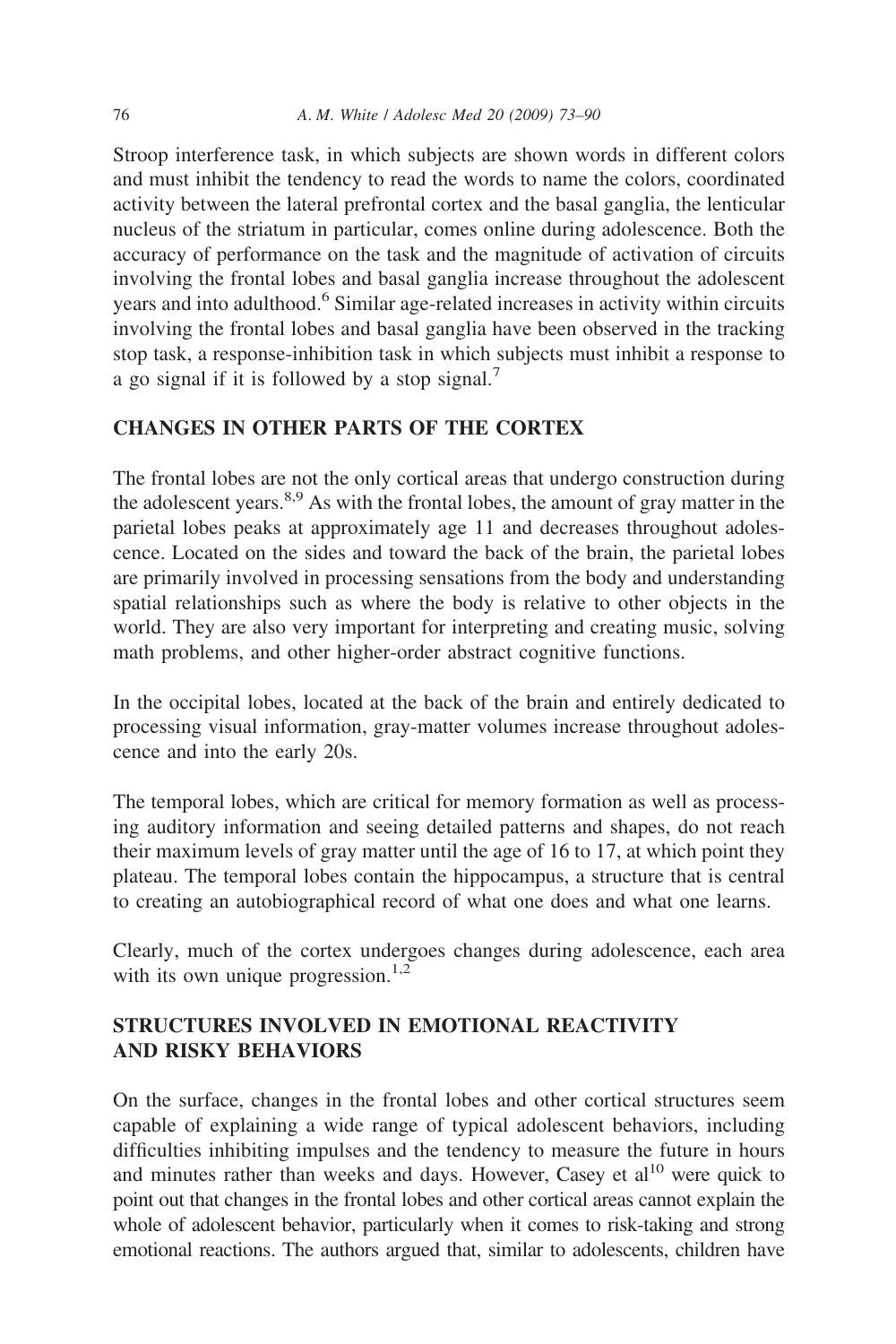immature frontal lobes, too, but do not exhibit the degree of risky behavior exhibited by many teenagers. According to the authors, "[a]dolescence is a developmental period characterized by suboptimal decisions and actions that are associated with an increased incidence of unintentional injuries, violence, substance abuse, unintended pregnancy, and sexually transmitted diseases." Indeed, the National Center of Health Statistics has estimated that there are 13 000 adolescent deaths per year, 70% of which are caused by motor vehicle crashes, unintentional injuries, homicide, and suicide $11$  and all of which are activities suggestive of problems with impulse control and the presence of strong and often maladaptive impulses.

Casey et al concurred that immature frontal lobes certainly help explain problems regulating impulses. Maturation of the frontal lobes leads to the ability to suppress inappropriate thoughts and actions and to forego short-term satisfaction in exchange for reaching long-term goals. Immature cognitive control centers make it easier for emotional impulses to break through to the surface and influence behavior, but what about the strong emotional impulses themselves? From where do they originate, and why are they so strong during adolescence? The authors suggested that several important emotional areas of the brain reach full operating power by midadolescence at a time when the frontal lobes are still in flux. Adolescents are driven by strong emotions arising from these areas and do not yet have the cognitive control necessary to stifle, consistently, these strong emotional urges. The fact that the frontal lobes are not yet working at their full potential simply makes it easier for these deep emotions to influence momentto-moment changes in behavior.

In support of their position, neuroimaging studies suggested that, when making risky choices and processing emotional information, adolescents exhibit larger increases in activity in the amygdala and nucleus accumbens relative to the activity seen in children and adults.<sup>2</sup> The amygdala, a small almond-shaped structure located just in front of the hippocampus in the temporal lobes on each side of the brain, plays a prominent role in learning and evoking emotional responses, particularly negative emotional responses, to stimuli.

The nucleus accumbens, deep within the center of the brain, is the heart of the reward system. The nucleus accumbens receives signals in the form of the neurotransmitter, dopamine, from another deep-seated structure called the ventral tegmental area. This system is strongly activated both in anticipation of reward and on the delivery of reward. In essence, activation of this circuitry leads to pleasure, and pleasure increases the odds that the rewarded behavior will be repeated. Animal studies<sup>2</sup> have suggested that the density of dopamine receptors is highest in the nucleus accumbens during adolescence, perhaps making this region particularly responsive to the rewarding signals that dopamine provides. As will be discussed in a subsequent section, these poorly understood changes in the reward system are thought to contribute to the heightened risk of abuse and dependence people face when substance use begins during the adolescent years.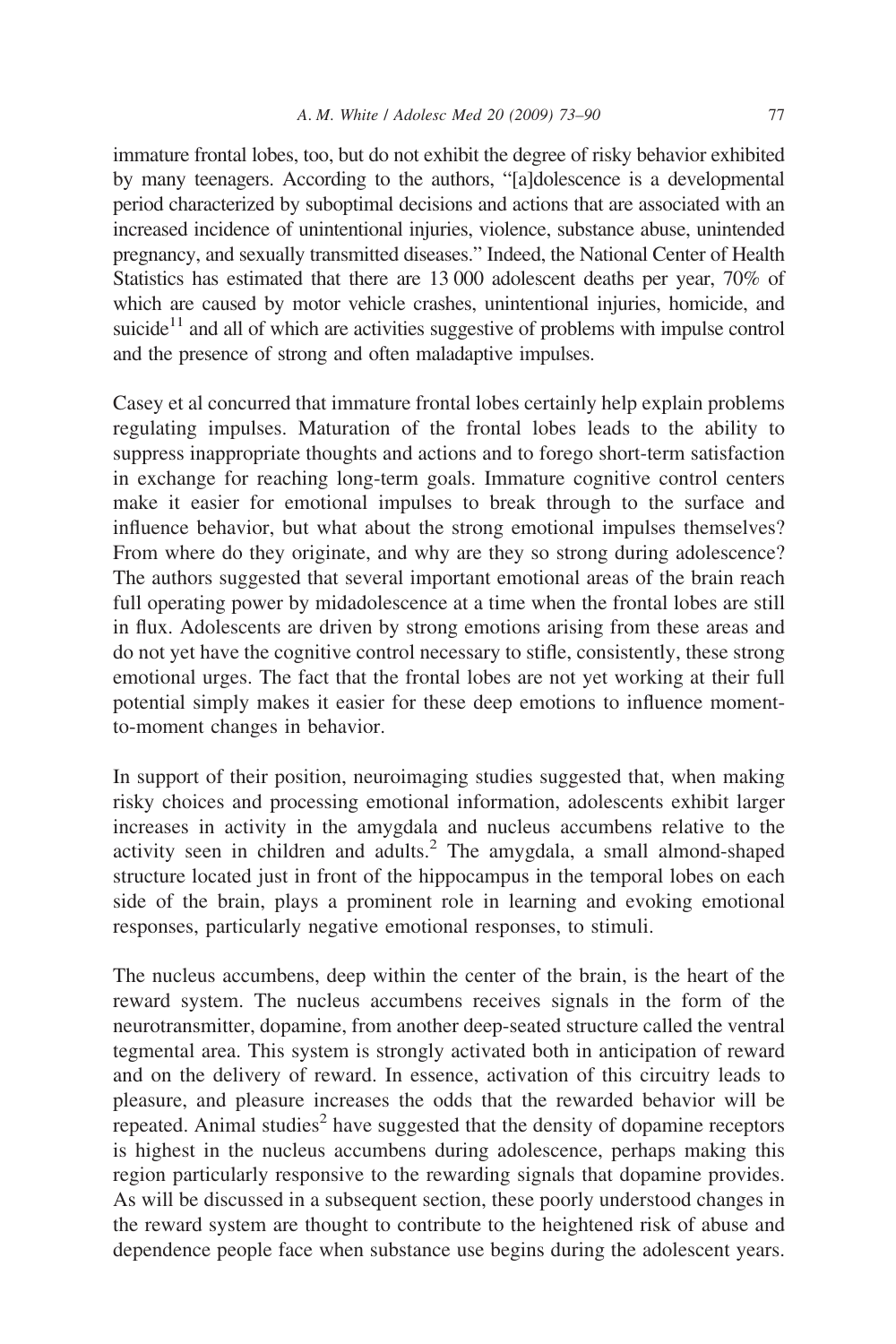In addition to exhibiting differences in responsiveness to both fear-inducing and rewarding stimuli, adolescents exhibit an exaggerated stress response relative to children and adults.12 This exaggerated stress response seems to contribute to the periodic difficulties that many teenagers have regulating their emotional reactions. At the core of the stress response is the hypothalamic-pituitary-adrenal (HPA) axis. In response to stressful stimuli or environments, the hypothalamus releases corticotropin-releasing hormone, which causes the pituitary to release adrenocorticotropin, which in turn triggers the adrenals, located just above the kidneys, to release cortisol. Puberty brings increased activity in the HPA axis. Sharp increases in urine and salivary cortisol levels happen at approximately the age of 13 and remain elevated into adulthood. A little cortisol goes a long way and helps the body prepare itself to deal with stressors and form memories of stressful events. Too much cortisol is associated with the onset of depression, the death of brain cells in the hippocampus, the memory center of the brain, and with weakened immune activity and cardiovascular problems down the road. Cortisol triggers anxiety via receptors on neurons in the amygdala, and high cortisol levels are commonly seen in adolescents, as well as children and adults, with anxiety disorders.<sup>13</sup> A stronger association exists between adverse life events and depression during adolescence than during adulthood, perhaps reflecting heightened reactivity in the HPA axis during the adolescent period.<sup>14</sup>

Additional evidence that adolescents are particularly reactive to stress comes from evidence that stressful stimuli cause greater skin-conductance changes in adolescents than in adults. In adolescents, these changes in skin conductance also take longer to habituate. In other words, the stress response is not only larger in adolescents than adults but also stays activated longer once initiated.

Collectively, heightened activity in the amygdala, reward system, and HPA axis, combined with the still-developing frontal lobe circuits, could explain the presence of particularly strong emotional impulses and reactions during adolescence and the trouble many adolescents have regulating them.

# **WHITE-MATTER VOLUMES AND PSYCHOLOGICAL DEVELOPMENT DURING ADOLESCENCE**

Most research on adolescent brain development has focused on changes in gray-matter volumes during the teenage years. As discussed above, gray-matter volumes reflect the density of neurons and parts of neurons. Understanding the changes that occur in neurons and the circuits they form during adolescence is critical if we are to understand adolescence as a neurodevelopmental stage. However, we also must understand the changes taking place in the other major category of brain matter, white matter.

White matter reflects the density of glial cells, which help protect and nurture neurons and the circuits they form. This diverse group of cells contains micro-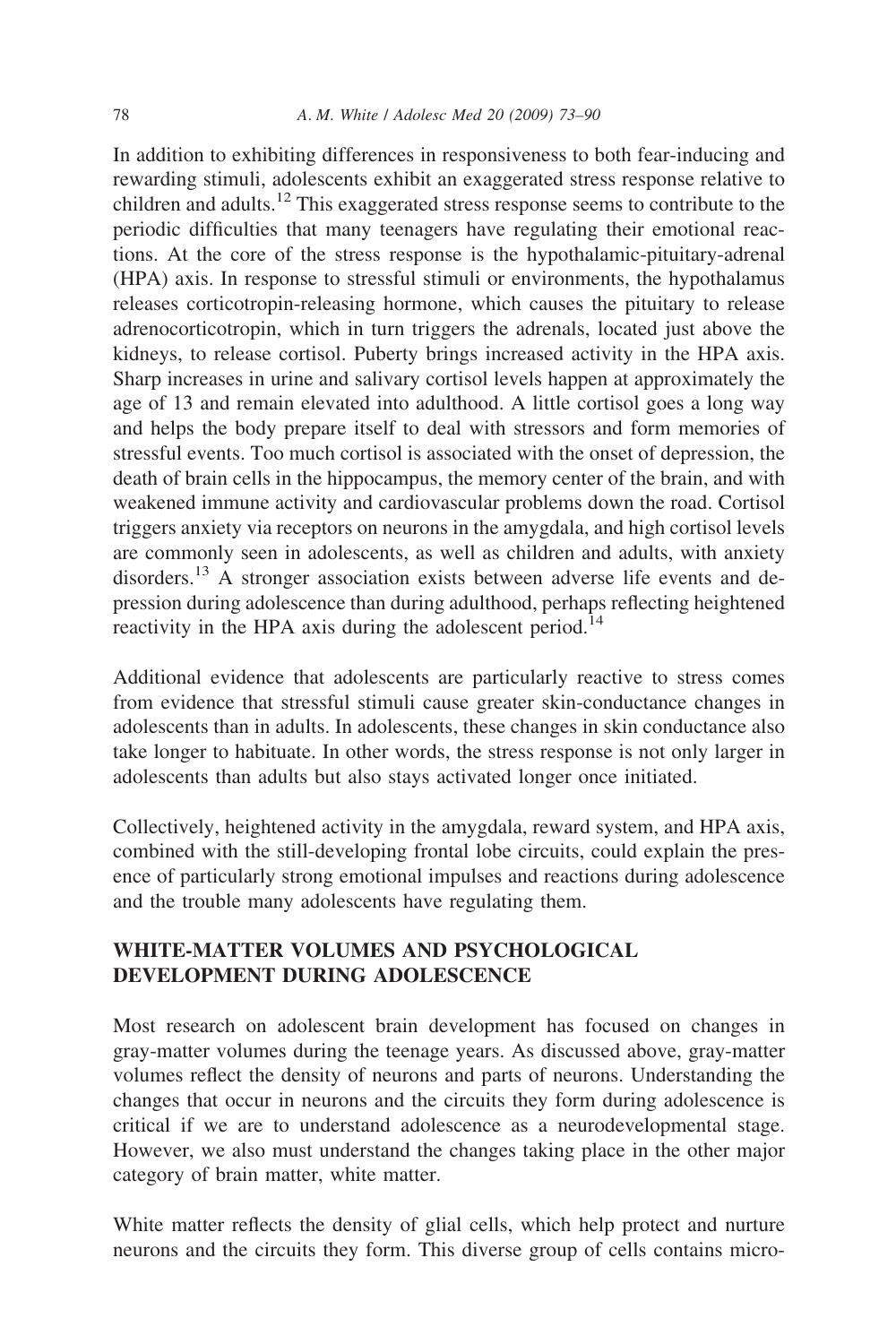

Fig 2. Depiction of a neuron. (Reproduced with permission from National Institute on Drug Abuse. *Mind Over Matter: The Brain's Response to Drugs*. Teacher's Guide. Bethesda, MD: National Institute on Drug Abuse; 2002:11. Available at: http://teens.drugabuse.gov/mom/teachguide/MOMTeacherGuide.pdf).

glia, which help fight brain infections, and astroglia, which form a critical component of the blood-brain barrier by surrounding blood vessels. Oligodendroglia, another type of glial cell, perform one of the most important acts performed by glia in the brain, namely, myelination of neuronal axons. Myelination will be discussed briefly, and then its role in adolescent brain development will be explored.

Neurons are capable of harnessing the electrical charges of ions (such as sodium, potassium, and chloride) located around their cell membranes to generate tiny electrochemical impulses called action potentials (see Fig 2). Action potentials begin near the cell bodies of neurons and travel down long arms called axons, which reach away from the cell bodies, branch out, and form synapses with other neurons. In essence, the axon is like a gun barrel down which the electrical impulse travels. Once the electrical signal reaches the distal tips of the axon, which could be several inches away from the cell body and number in the thousands by the time the axon stops branching, neurotransmitters are released onto the neuron's targets.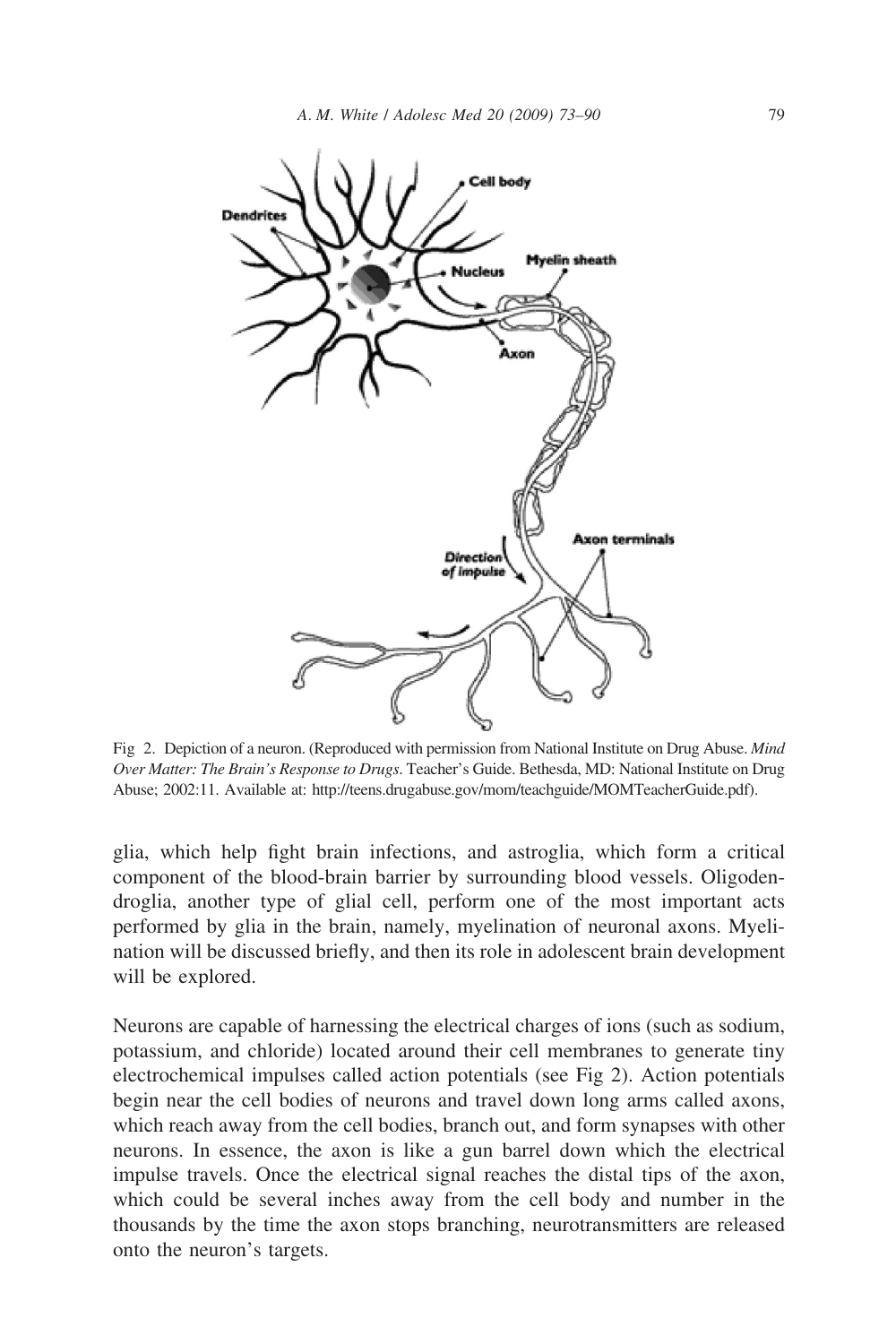Myelination is a process by which oligodendroglia grab onto the axons of neurons and wrap around them. This increases the resistance across neuronal membranes relative to the resistance of the cytoplasm contained in the axons and allows action potentials to travel down the axon farther and faster. As such, myelination speeds processing times in the brain and reduces the amount of energy that neurons need to exert to send signals to one another. Myelination essentially supercharges circuits in the brain and allows them to function quicker and more efficiently.

As has been discussed, gray-matter volumes in the frontal lobes increase during childhood, peak early in adolescence, and then decrease as a result of experiencedriven molding throughout the adolescent years. Although gray-matter volumes in the frontal lobes follow an inverted U-shaped function, white-matter volumes seem to increase linearly throughout development into young adulthood. In a general sense, myelination progresses in a posterior-to-anterior fashion, with myelination being completed in cortical areas toward the back of the brain before the completion of myelination in the frontal lobes. Increased myelination leads to increased efficacy of the brain circuits formed within the frontal lobes and between the frontal lobes and the structures with which they communicate.

Several studies have suggested that changes in white-matter volumes are associated with cognitive and emotional development during the adolescent years. An MRI-based technique called diffusion tensor imaging allows researchers to use the patterns of movement of water molecules to infer not just the volumes of white matter in various areas of the brain but also the coherence or maturation of myelinated circuits. Several studies have suggested that cognitive abilities improve as myelinated circuits mature. For instance, Nagy et al<sup>15</sup> observed an association between working-memory performance and maturation of fiber tracts connecting the frontal and parietal lobes. The thickness of the corpus callosum, a bundle of myelinated axons traveling between the left and right hemispheres of the brain, increases during adolescence, eventually reaching a larger size in females than in males. Increased thickness here reflects increased myelination of axons in the corpus callosum, which presumably allows the 2 sides of the brain to communicate faster and more efficiently.

The importance of the corpus callosum in organizing behavior is revealed in cases in which the tract is intentionally severed to prevent seizure activity in one side of the brain from spreading to the other side. When the corpus callosum is cut, signals cannot get from one side of the brain to the other. Although most people automatically integrate the activity arising on both sides of the brain into their experiences and behaviors from moment to moment, a person with a severed corpus callosum cannot. In fact, the 2 sides of the brain can actually end up competing with each other for control of the person's actions.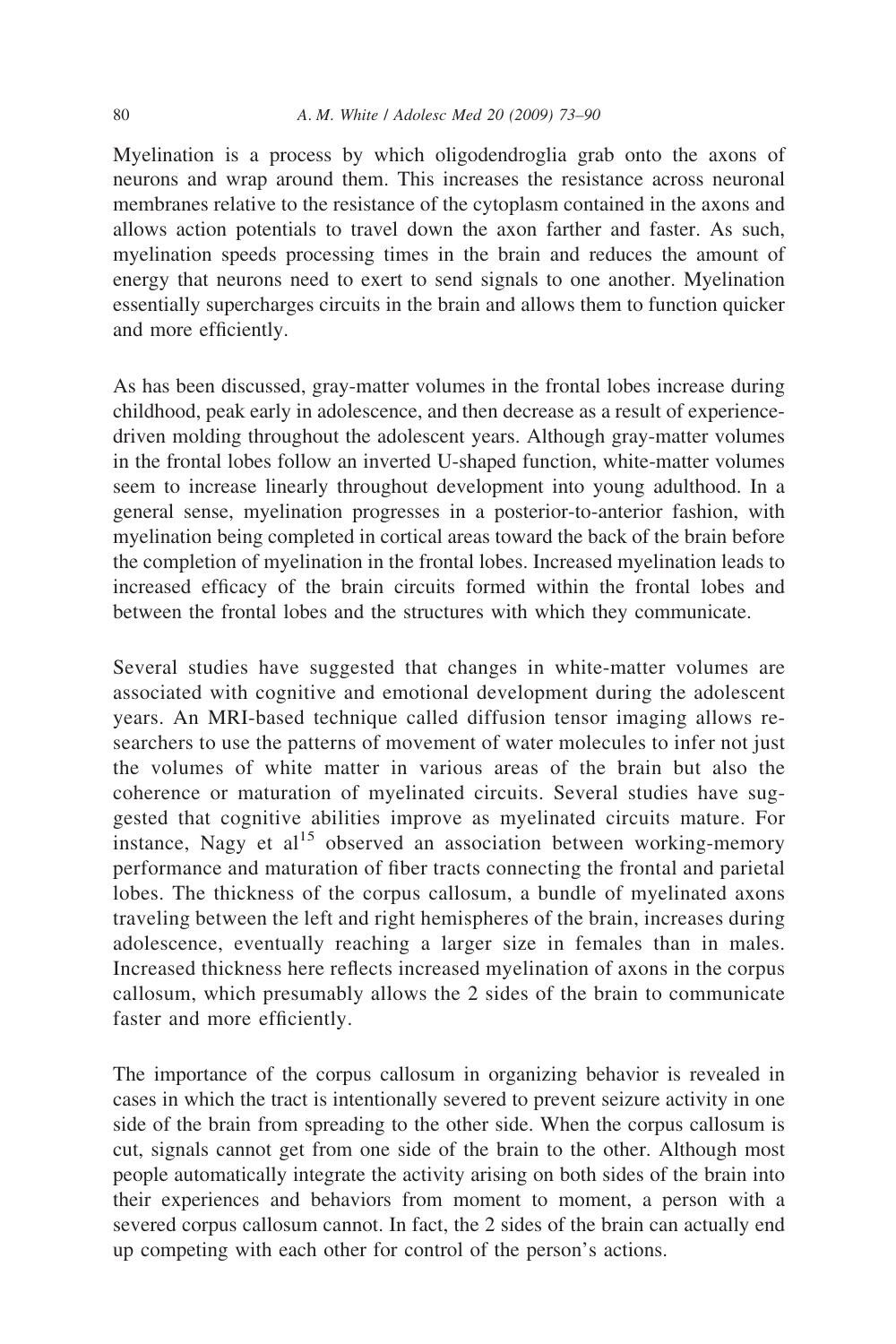Several recent studies suggested that increases in white-matter volumes in the corpus callosum during adolescence are associated with improvements in cognitive abilities. Using diffusion tensor imaging, Fryer et  $al<sup>16</sup>$  observed that, during adolescence, the maturation of white matter in the corpus callosum is associated with improvements in vocabulary and reading abilities, visuospatial skills (such as copying complex line drawings), and psychomotor performance (such as reacting quickly and in a coordinated manner in response to stimuli). This was particularly true with regard to maturation of the splenium, which is located in the posterior portion of the corpus callosum and seems to reach full maturity later in adolescence than other regions of the corpus callosum. This is an exciting new area of research, and future studies should yield useful insight into the role of myelination in the corpus callosum and elsewhere in improved cognitive skills during the adolescent years.

### **ADOLESCENT BRAIN DEVELOPMENT AND TYPICAL TEENAGE BEHAVIORS**

Time-lapse recordings during the adolescent years would capture a true metamorphosis. The second decade of life brings a multitude of changes on psychological, physiologic, and neurologic levels. If life were a white-water rafting trip, adolescence would be the rapids. We enter adolescence as kids who tag along with adults and have our needs met for us. We exit as semiautonomous young adults responsible for meeting most of our own needs and perhaps the needs of our own children. Without the normal upheaval in behavior that adolescence brings, the transition to adult autonomy could not occur.

The changes taking place in the adolescent brain explain many of the behavioral quirks that make adolescence successful as a stage of development. Highly reactive emotional centers imbue adolescents with impulses to explore and take risks while simultaneously providing both a mild paranoia of adults in general and a desire to spend copious amounts of time with their peers. As such, these changes serve as biological wedges that insert themselves between developing adolescents and the adults around them, primarily their immediate caregivers. Development of sexspecific brain structures leads to increased motivation to attract members of the opposite, and sometimes the same, sex and to work hard to gain their attention and acceptance.17 Although not reviewed in this brief article, these changes serve as a perfect example of the conceptual intersection between puberty (sexual development) and adolescence (psychosocial development). Remodeling of the frontal lobes during the adolescent years leads to a period of short-sightedness and difficulties with impulse control, which allows the strong emotions typical of the adolescent years to usurp control over behavior and get teenagers out of the house and into the world to socialize and learn the rules of the current culture.

All of the aforementioned changes serve valuable purposes and allow adolescence to work as a stage of change. However, the modern world provides a litany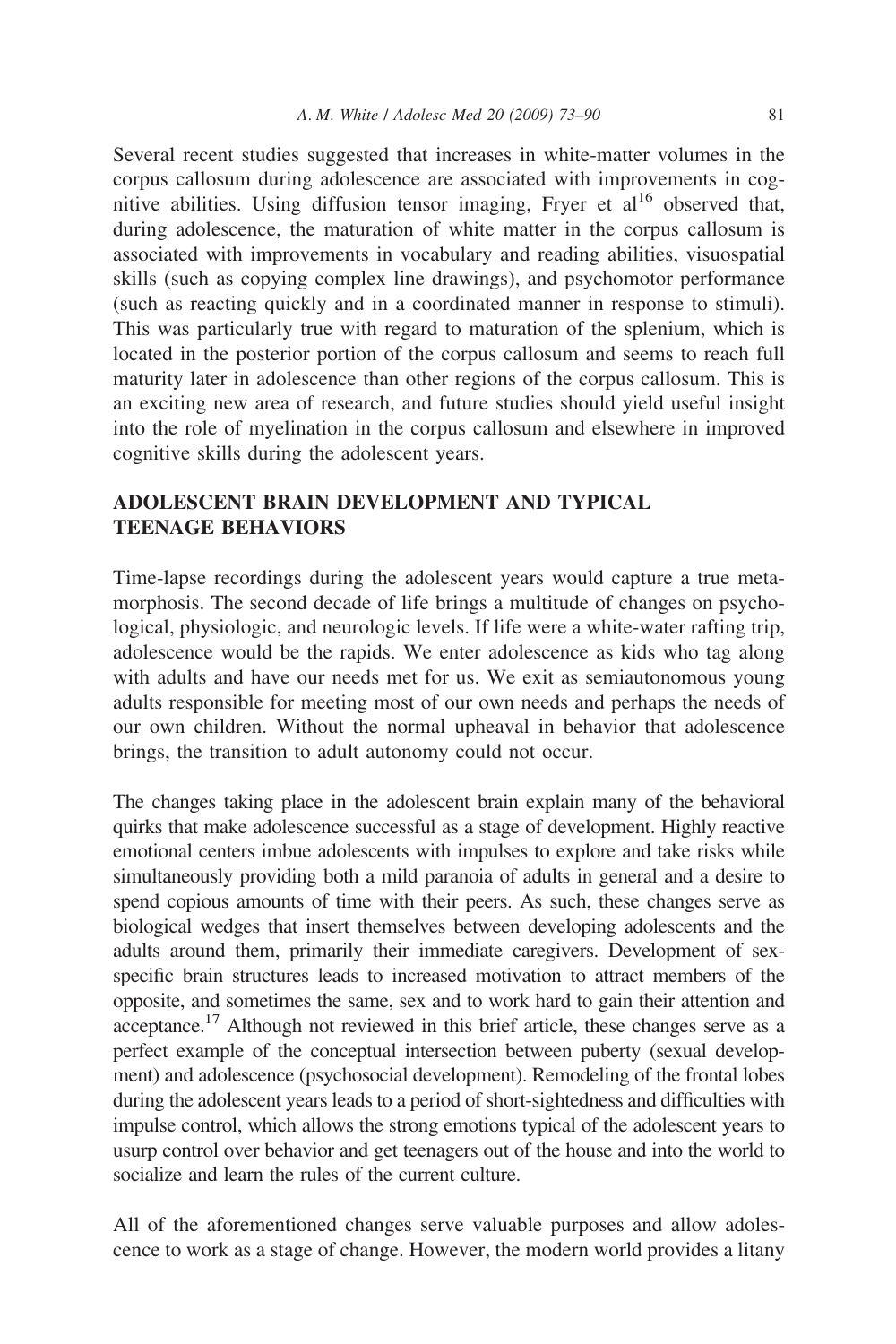of ultimately unhealthy options for rebellious and short-sighted teenagers. In addition, the changes in brain function during adolescence, particularly the shifting of control away from emotional areas to forward cognitive control centers, do not always go as planned. Collectively, the changes of adolescence provide both opportunity and risk, and development sometimes goes awry. Let us explore some of the pitfalls that developing adolescents face.

# **ADOLESCENT BRAIN DEVELOPMENT AND PSYCHOLOGICAL DISORDERS**

During adolescence, the frontal lobes are handed executive control over behavior, and interactions with the outside world allow the adolescent to learn how to use the frontal lobes to regulate emotional expressions and make forwardthinking decisions that trade short-term reinforcement for long-term gains. Unfortunately, this transition of power does not always go according to plan. Problems with this process seem to contribute to the development of a host of psychological disorders, from depression to schizophrenia.18

The age range of 15 to 19 is considered a "hazard period" with regard to the development of conditions such as bipolar depression.<sup>12</sup> Adolescent-onset bipolar disorder is associated with a poorer prognosis and more comorbidity. As is the case with most psychiatric conditions, a combination of biology (the first hit) and experience (the second hit) seems to trigger bipolar disorder in developing young people. It is likely that basic wiring maps for the brain handed down through genetics predispose some individuals to such disorders. Maladaptive learning during the maturation of cortical circuits can serve as the catalyst that ultimately leads to the condition.

As an example of the role that learning plays in the development of disorders during adolescence, research has indicated that cognitive styles are associated with the onset of psychopathologies such as depression. Things such as ruminating about problems, making generalized statements about one's self-worth, etc, are common tendencies in those who develop these conditions. Depressive thinking involves the activity of brain circuits. As the brain learns to deal with life and solve problems, the tendencies it acquires affect how the individual interacts with the world, which in turn affects brain function and reinforces those tendencies. Circuits exercised during adolescence have the potential to become part of the default circuits used by the brain for daily functioning during adult life. As such, the acquisition of maladaptive cognitive styles is associated with, and ultimately contributes to, psychopathologies such as depression.

It remains unclear whether problems with brain circuitry come first and give rise to maladaptive cognitive styles and behaviors or if maladaptive cognitive styles and behaviors emerge first as a result of learning and then further contribute to unhealthy molding of the brain. What is clear is that brain pathology is part of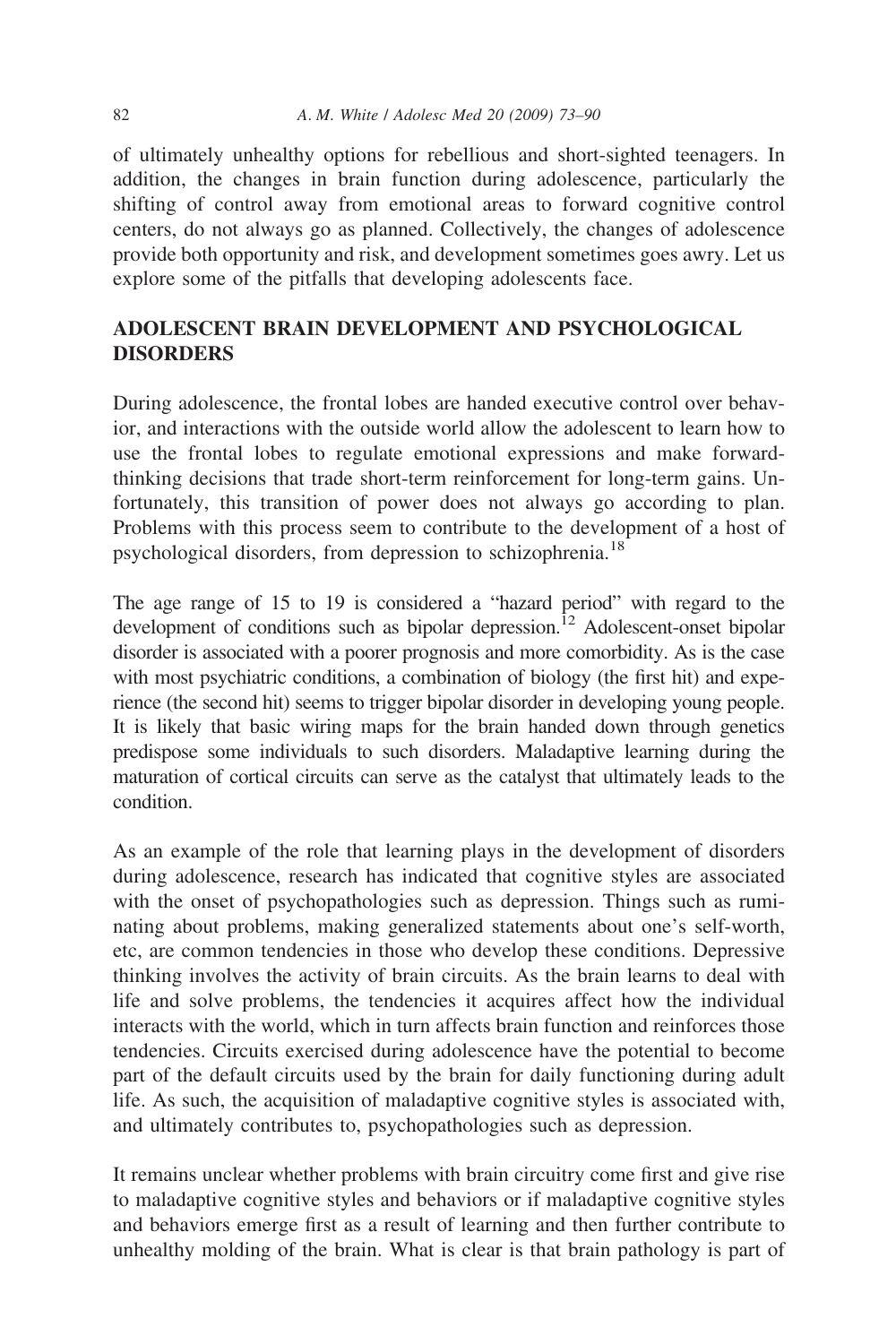these conditions one way or the other. For instance, bipolar depression during adolescence is associated with reduced frontal lobe volumes. Once bipolar adolescents reach adulthood, they perform more poorly than controls on tests of attention and vigilance and show less activation in the prefrontal cortex during the performance of such tasks. They also have trouble with working memory and with shifting attention. Similarly, bipolar adolescents show reduced activation in the prefrontal lobes during performance of the Stroop test, which requires subjects to shift attention away from reading target words and respond on the basis of the color of the words instead.<sup>12</sup>

#### **MEDICATION ISSUES AND THE ADOLESCENT BRAIN**

Research suggesting that various medications affect adolescents differently than adults comes as no surprise to most pediatricians. Drugs used for conditions such as depression work by causing often-subtle changes in neurotransmitter levels, including levels of serotonin (5-hydroxytryptamine), dopamine, and norepinephrine. The adolescent brain is a brain in flux and exhibits widespread changes in the levels of all 3 transmitters and their effects on neurons. Behaviorally, adolescents often have rapidly shifting baselines, which can make it difficult to assess whether medications such as those for depression are actually doing their job. For these reasons, antidepressants tend not to work well for teenagers, although they certainly do for some young patients. In their meta-analysis of clinical trials, the US Food and Drug Administration concluded that only 3 of the 15 trials they examined suggested that antidepressants are better than placebo treatment in adolescents.19

In cases where they are effective, there is no evidence that use of antidepressants causes long-term complications with brain and psychological development. However, because of brain-related plasticity, one could speculate that teenagers might be more prone to exhibiting the discontinuation syndromes now associated with many antidepressants.

Much has been written in the past few years about the risk of suicide in adolescents who take antidepressants. This issue is worth discussing here, because the implication is that antidepressants affect the adolescent brain in such a way that suicidal thoughts and behaviors could emerge. Do antidepressants increase the risk that a teenager will commit suicide? It does not seem so, but for a variety of reasons, kids on antidepressants are more likely to think about it.

In 2004, a 27-member panel of public representatives, psychiatrists, pediatricians, statisticians, and experts in several other fields concluded that there was no evidence of an increased risk of actual suicides among teenagers treated with antidepressants.<sup>20</sup> However, they did observe compelling evidence of an overall increase in suicidality, a category that includes both suicidal thoughts and suicidal behaviors, among treated teenagers (4% of treated teenagers relative to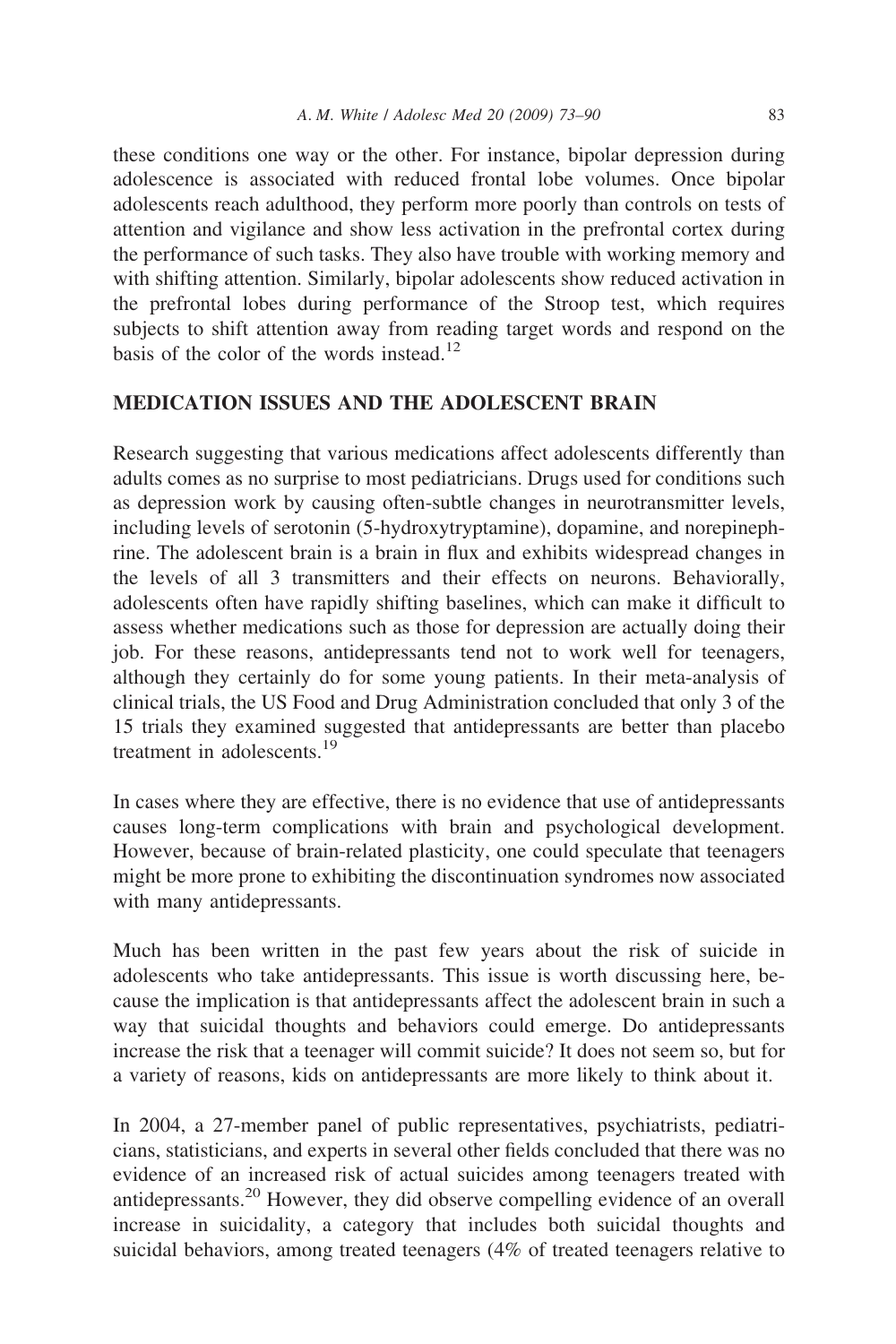2% of untreated teenagers). This finding led the Food and Drug Administration to issue a warning about the potential link between antidepressants and the risk of suicide in teenagers. In the years since, some researchers have challenged the block-box warning and asserted that antidepressants are safer and more effective for adolescents than earlier studies suggested. $21$ 

Why antidepressants might cause an increase in suicidality in adolescents is unclear. However, it is important to remember that, until adolescent brain development is complete, areas involved in emotional reactivity often hold sway over behavior. It has long been speculated that, early in the course of treatment with antidepressants, there is an activation of cognitive functions before emotional well-being is improved. As such, it would become easier for one to think about the strong emotional impulses attempting to influence behavior. If, at a deep emotional level, one feels that life is not worth living, the augmented cognitive capabilities could be spent thinking about those troubling feelings, particularly early in treatment. The hope is that emotional well-being eventually improves and frees the frontal lobes to think positive thoughts. Until that time, increased suicidality seems to be a real possibility for a small percentage of adolescents treated with antidepressants.

### **ADOLESCENT BRAIN DEVELOPMENT AND DRUG USE**

The adolescent brain is a true learning machine. A vast array of changes occur in the brain during these years. These changes seem to be driven by genes and hormones and modified along the way by experience. As during both childhood and adulthood, the reward system plays a central role in learning during adolescence. When the reward system is activated, the behaviors that lead to its activation are reinforced and are more likely to occur again in the future. Indeed, that seems to be the main purpose of the reward system: to reinforce behaviors that the brain assumes are good for the individual's survival and/or the survival of the species. Eating food, drinking fluids, and engaging in sexual activity are examples. The intensive learning-related changes that occur in the brain during adolescence combined with strong motivation to activate the reward system during this time can easily lead to the development of bad habits that can become stubbornly imbedded in brain circuitry.

Substance use is more likely to begin during adolescence than at any other time, and the odds that such behaviors will lead to problems down the road are higher when they begin during adolescence relative to adulthood. Drugs from nicotine to heroin all act, in part, by activating the reward system and essentially tricking the brain, and the brain's owner, into thinking something important and adaptive just happened. As such, each time an adolescent, or an adult, activates the reward system with drugs, the odds go up that the individual will repeat this behavior in the future. Each time the urge to repeat the rewarded behavior is expressed behaviorally and not prevented by the frontal lobes, the odds go down that the individual will be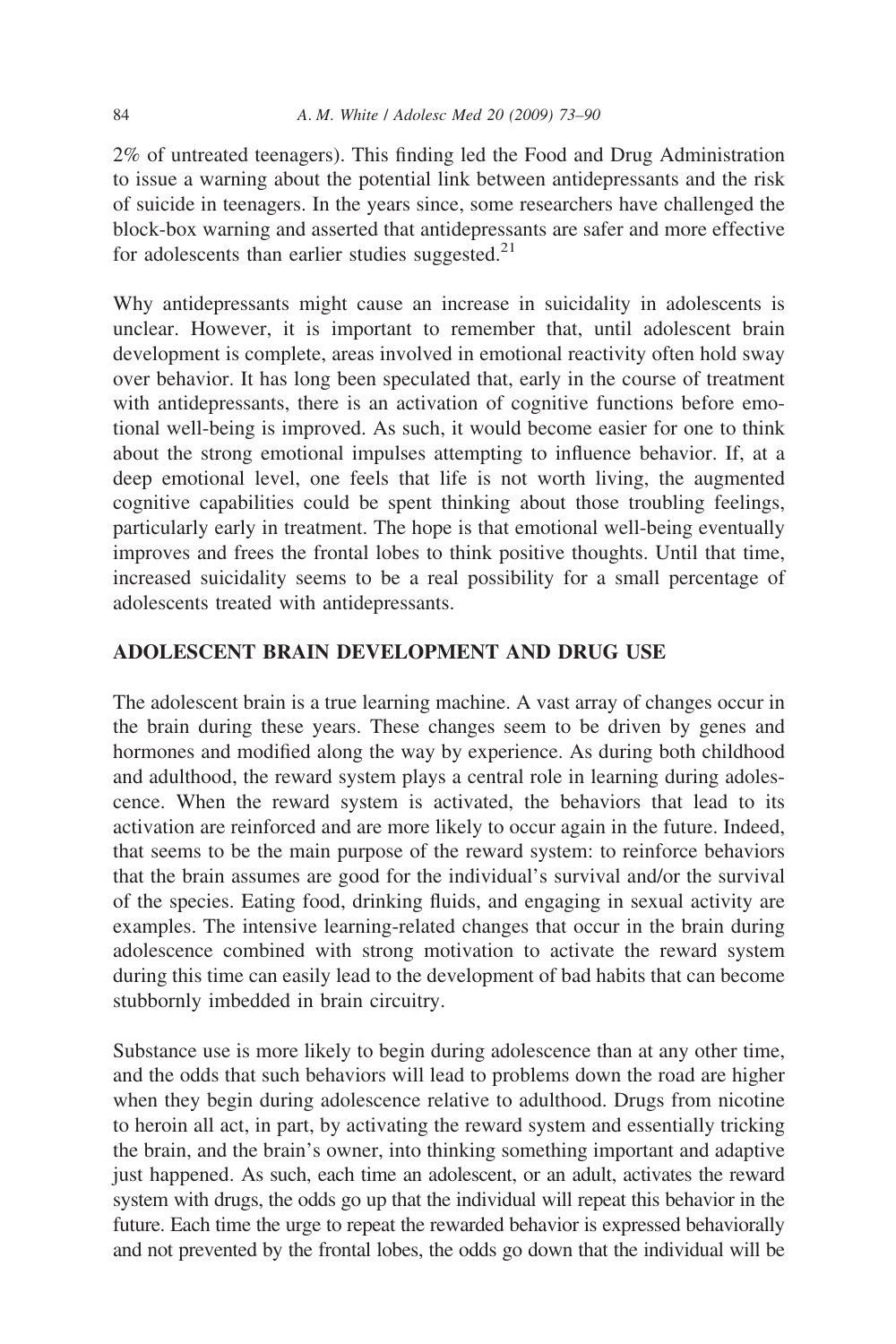able to muster the necessary frontal lobe strength to stop the behavior the next time the urge emerges. It is this learning related process that likely culminates in the loss of control that is characteristic of serious drug problems.

Adults with fully functioning frontal lobes are typically capable of keeping themselves from going back to drugs that activate the reward pathway in exchange for pursuing long-term goals. Strong emotional impulses that lead to reinforced behavior combined with still-fragile cognitive control centers makes it easier for adolescents to head down pathways involving substance abuse and other risky activities and to keep coming back for more. Because the brain learns so quickly during adolescence, the odds seem higher that substance abuse will become a lifelong problem if it begins, and is repeated, during the adolescent years. The behaviors can become firmly rooted in brain circuitry and are difficult to override once the window of enhanced malleability closes.

In addition to being at greater risk for developing drug habits through learning, it also seems that several drugs affect the brain differently during the adolescent years than during adulthood, and many of these differences do not bode well for teenagers. For instance, in rats, the reinforcing effects of nicotine are much stronger during early adolescence than during late adolescence or adulthood,<sup>22</sup> a finding that could help explain why most adult smokers actually become dependent on nicotine during adolescence.

Of the drugs known to affect adolescents and adults differently, alcohol is the most well studied. Research with humans has suggested that alcohol abuse during the adolescent years is capable of knocking normal development off track and can lead to lingering cognitive impairments. Brown et  $al<sup>23</sup>$  compared 15- to 16-year-old adolescents in an inpatient substance abuse treatment program to controls from the community on a battery of neuropsychological tests. Frequent drinkers ( $\geq$ 100 total drinking sessions), particularly those who had experienced alcohol withdrawal, performed more poorly than controls on several tests, including tests of learning and memory.

In a longitudinal study of subjects, aged 13 to 19, recruited from treatment programs, Tapert and Brown<sup>24</sup> observed that a return to drinking after the program led to further declines in cognitive abilities, particularly in tests of attention, over the next 4 years. Once again, withdrawal from alcohol was a powerful predictor of such impairments. Similarly, Tapert et al<sup>25</sup> assessed neuropsychological functioning and substance use involvement at 7 time points during an 8-year period in subjects beginning, on average, at the age of 16 and ending at 24. Many of the subjects were assessed initially while in treatment and then tracked after their stay in the facility ended. Others were recruited from the community and then followed during the 8-year period. Cumulative levels of substance use, including alcohol use, were correlated with impairments in verbal learning and memory during the final assessment. The findings suggested that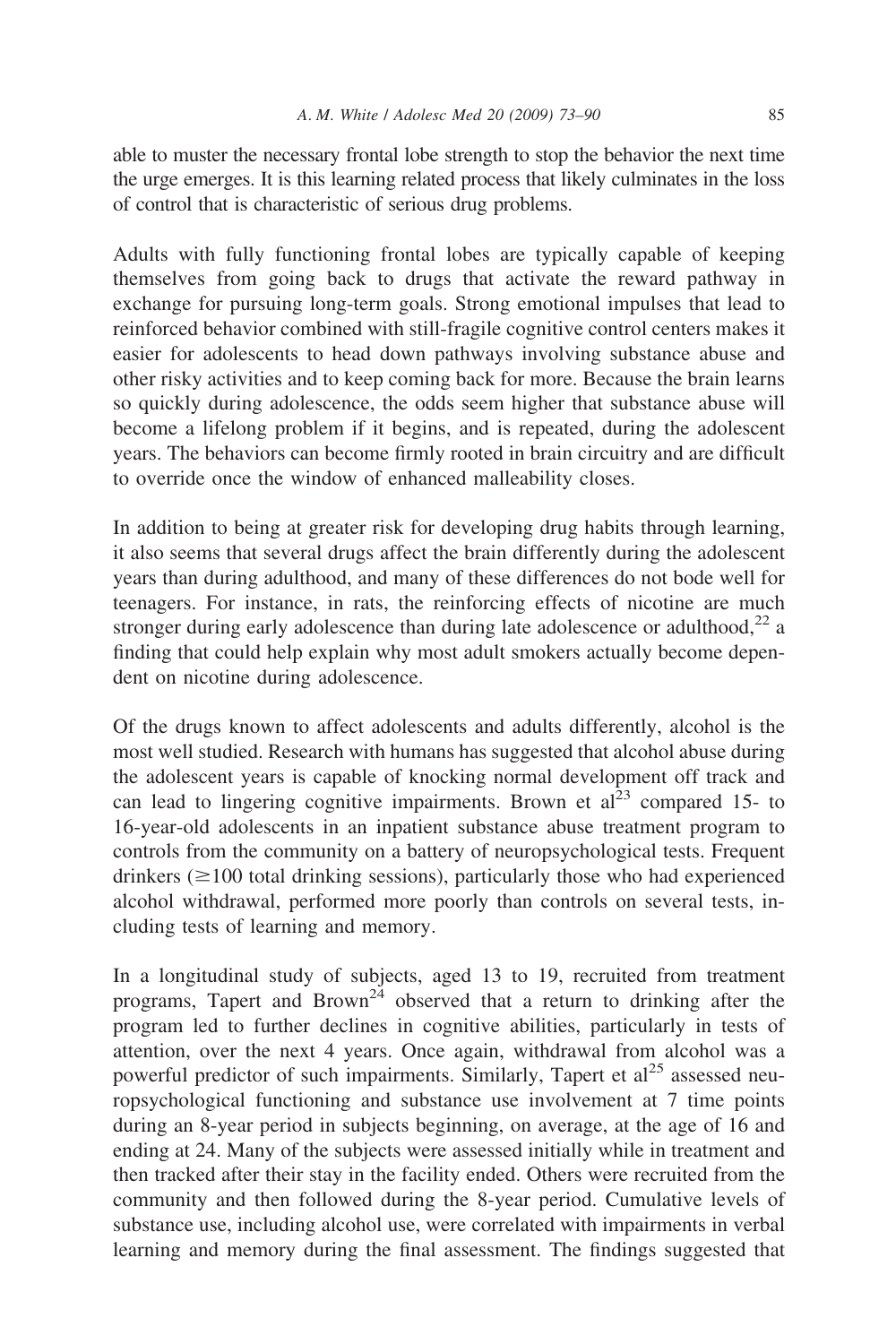heavy use of alcohol and other drugs during the teenage years predicts lower scores on tests of memory and attention when one is in their early to mid-20s and highlights the disruptive effects that substance abuse can have on healthy neuropsychological development during adolescence.

Additional research by Tapert et al explored the brain mechanisms underlying such developmental impairments. In 1 study,<sup>26</sup> alcohol-dependent young women and healthy controls between the ages of 18 and 25 performed tests of working memory and vigilance (attention) while brain oxygen levels were measured by using functional MRI. The sample sizes were not quite big enough to detect significant impairments in working memory, although a clear trend toward such impairments was observed. However, alcohol-dependent subjects exhibited significantly less brain activity while performing the working-memory task. Weaker activity was observed in several parts of the frontal lobes and in the parietal lobes.

A subsequent study with alcohol-dependent young women showed that alcoholrelated cues, such as words associated with drinking, elicited craving and led to greater increases in brain activity in a variety of regions relative to controls,  $27$ thus establishing a link between craving for alcohol and brain function in key areas and yielding further evidence that the brains of alcohol-dependent young women function differently than those of their peers. Given that the adolescent brain is built to learn and that brain plasticity diminishes once the adolescent years end, it seems likely that these strong reactions to alcohol-related cues could stick around for quite some time and increase the risk of relapse down the road.

Additional studies with rats supported the differential effects of alcohol on brain function during adolescence relative to the adult years. For instance, the hippocampus, which is central to the formation of memories for facts and events, is far more sensitive to alcohol in adolescent rats than in adult rats. Less alcohol is required to suppress memory circuits in the adolescent, relative to adult, hippocampus.28 Exposing rats to high levels of alcohol across a period of several days causes cell death in the hippocampus, frontal lobes, and other brain regions and does so at lower levels in adolescents relative to adults, although the mechanisms underlying such damage remain unclear. In addition, alcohol suppresses the birth of new neurons in the hippocampus and does so with greater ease in adolescent brains.<sup>29</sup> In humans, the hippocampus is smaller in alcoholabusing adolescents.30 Whether this is a result of the suppression of cell birth, the death of existing cells, both, or an alternative cause is unclear.

The particularly negative effects of alcohol on hippocampal function in adolescent brains could help explain why memory blackouts, amnesia for events that take place while one is drinking, are so common during the adolescent years. Research by White and Swartzwelder<sup>31</sup> suggested that  $\sim$  50% of college students have experienced at least 1 blackout. A survey of  $>5000$  recent high school graduates during the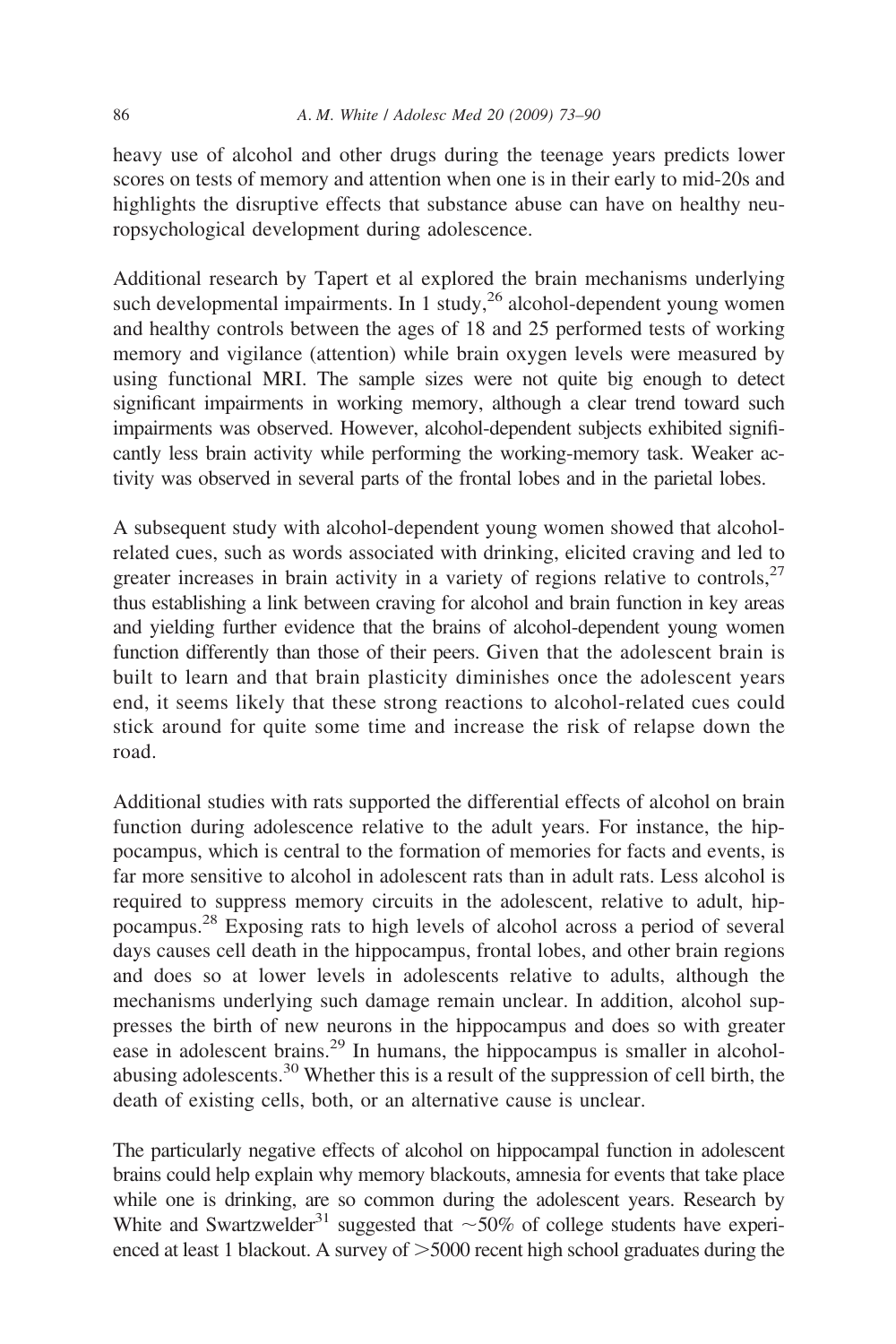summer before they started college revealed that more than half consumed alcohol in the 2 weeks before the survey, and of those who drank, 12% of males and females experienced at least 1 memory blackout during that 2-week period.<sup>32</sup>

Other structures seem to suffer from the negative effects of alcohol on adolescent brain development, as well. For instance, alcohol abuse during adolescence is associated with reduced sizes of both the amygdala and the corpus callosum. It also seems that alcohol interferes with the maturation of white-matter tracts in the frontal lobes, perhaps by suppressing the activity of genes associated with the creation of the myelin sheath.<sup>30</sup> Research with rats has suggested that glial cell functioning affected by alcohol during adolescence only partially recovers with prolonged abstinence.<sup>33</sup>

The ease with which the adolescent brain learns seems to apply to learning about alcohol at a neurochemical level, not just at a social and behavioral level. It has long been known that the earlier an adolescent is exposed to alcohol, the greater his or her odds of becoming dependent on the drug down the road. It seems that the rapid learning made possible by heightened brain plasticity during the adolescent years can work against healthy development when it applies to drinking alcohol and, perhaps, using other substances.<sup>34</sup> For instance, the initial development of tolerance to alcohol, a process that involves learning at a neurochemical level, is faster during adolescence than adulthood, and such tolerance remains evident for a much longer period of time in adolescent subjects compared with adults.<sup>35</sup>

The good news is that the enhanced brain plasticity of adolescence seems to lend itself to recovery and not just to the development of the initial problem. Research indicates that adolescent substance abuse treatment works, particularly when adolescents are motivated to improve.36

# **KEEPING ADOLESCENT BRAIN DEVELOPMENT ON TRACK**

The changes that occur in the adolescent brain seem to unfold as part of the larger, gene-encoded, hormone-aided developmental plan. However, the outcomes of these changes are strongly influenced by interactions between the individual and the outside world. Strong emotional impulses help propel kids out of their basements and into the world. How the individual regulates these strong emotional impulses is influenced by learning. Some learn to exercise effective restraint over their urges, whereas others learn to do what they feel like doing when they feel like doing it.

At any stage of development, individuals are motivated to meet particular psychological needs. The needs of adolescents are similar in many ways to those of children and adults, with accentuated needs to push away from family members, explore the world, take risks, maintain privacy, and spend increasing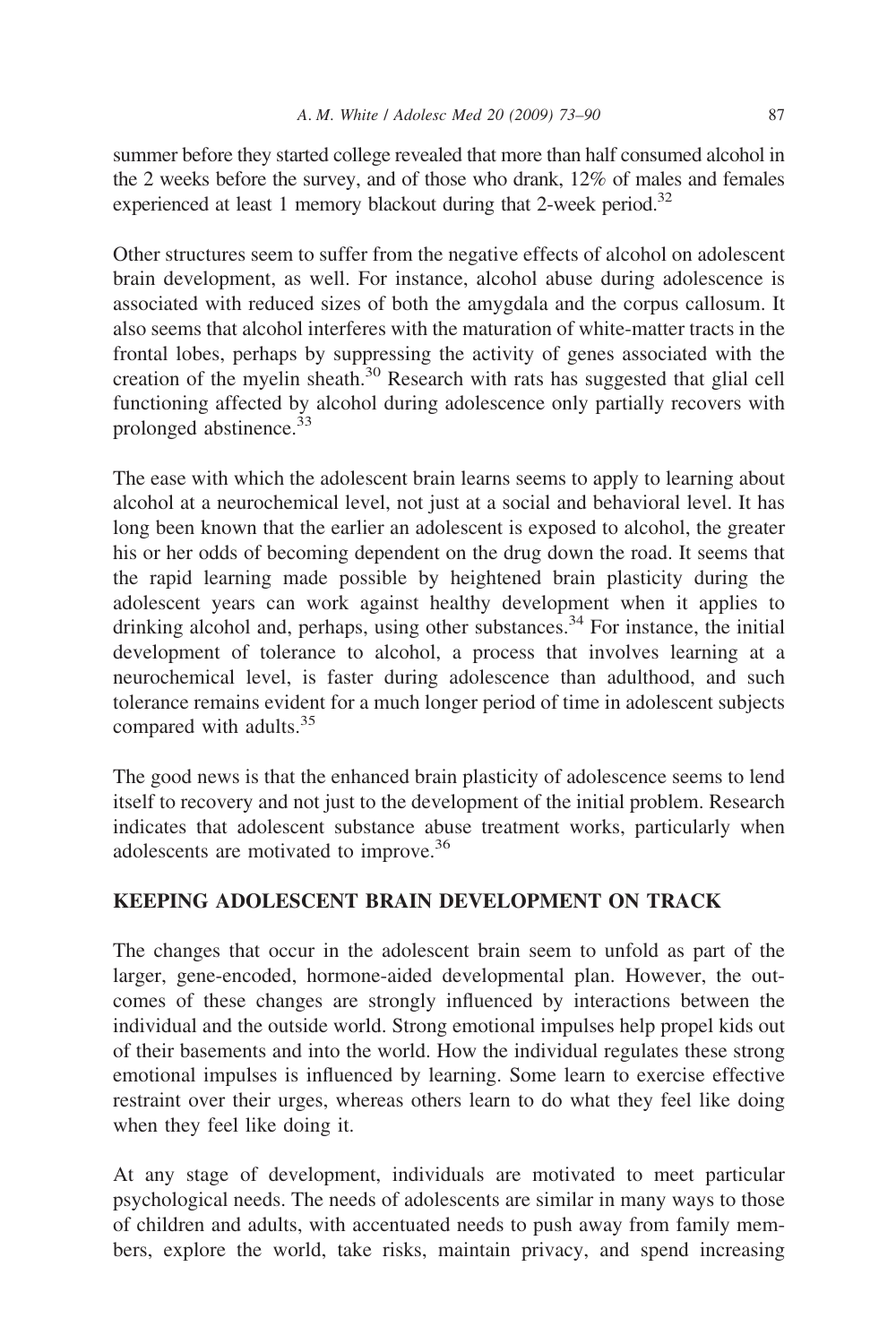#### 88 *A*. *M*. *White* / *Adolesc Med 20 (2009) 73–90*

amounts of time with their peers. Similar to children and adults, adolescents need to feel safe and secure, feel loved and accepted by those around them, and have a sense of purpose and meaning in life. These needs exist against the backdrop of rampant hormonal changes and physical development, as well as the neurologic metamorphosis explored above. When adolescents have outlets for their deep emotional urges to explore, take chances, and socialize, the odds increase that they will make it through the teenage years unscathed. Adolescents, and their parents, should be encouraged to explore healthy outlets for these urges, lest they translate into unhealthy behaviors aimed at satisfying them, such as substance abuse, risky sexual practices, aggression, bullying, and so on. Quite simply, when teenagers are busy doing activities that make them feel validated and independent, they are less likely to engage in unhealthy, misguided behaviors. Extracurricular activities such as sports, music, drama, and volunteer work are all good ideas for keeping adolescents busy and helping to guide their development in healthy directions. When healthy behaviors are modeled by the adults in a home, adolescents are more likely to develop healthy habits without the need for special interventions. Parents should be encouraged to explore options for engaging their adolescents in extracurricular activities and to ensure that the behaviors they model are healthy.

It is paramount that adolescents learn to recognize and regulate their emotional impulses. By the end of the teenage years, the frontal lobes will be firmly in the driver's seat and should be capable of providing the right balance of gas and brakes. Until that time, any activities that help teenagers learn to take responsibility for, and hopefully pride in, their actions will be useful in keeping frontal lobe development on a healthy course. Similarly, activities that teach teenagers to delay gratification, such as saving money for a desired purchase, can serve as useful exercises for the frontal lobes and useful training for adult life in general. Educating parents about the changes taking place in their adolescents' bodies and brains can help diffuse the tension that normally exists in such households and, hopefully, increase their patience with the often-unfamiliar teenagers living in their homes.

#### **CONCLUSIONS**

As we enter the second decade of life, begin to test drive adult behaviors, and inch our way toward autonomy, our bodies, including our brains, enter a very unique and tumultuous period of flux that culminates in physical maturation and the development of neurologic circuits capable of governing responsible adult behaviors. The changes that take place in the brain during adolescence shift behavioral control away from emotional regions (amygdala, nucleus accumbens, cingulate) to cognitive control centers (the frontal lobes). These changes culminate in improved abilities to regulate emotional impulses and make rational, forward-thinking decisions.

In the years that lead up to adolescence, an overabundance of synapses are created in the frontal lobes and between neurons in the frontal lobes and the brains structures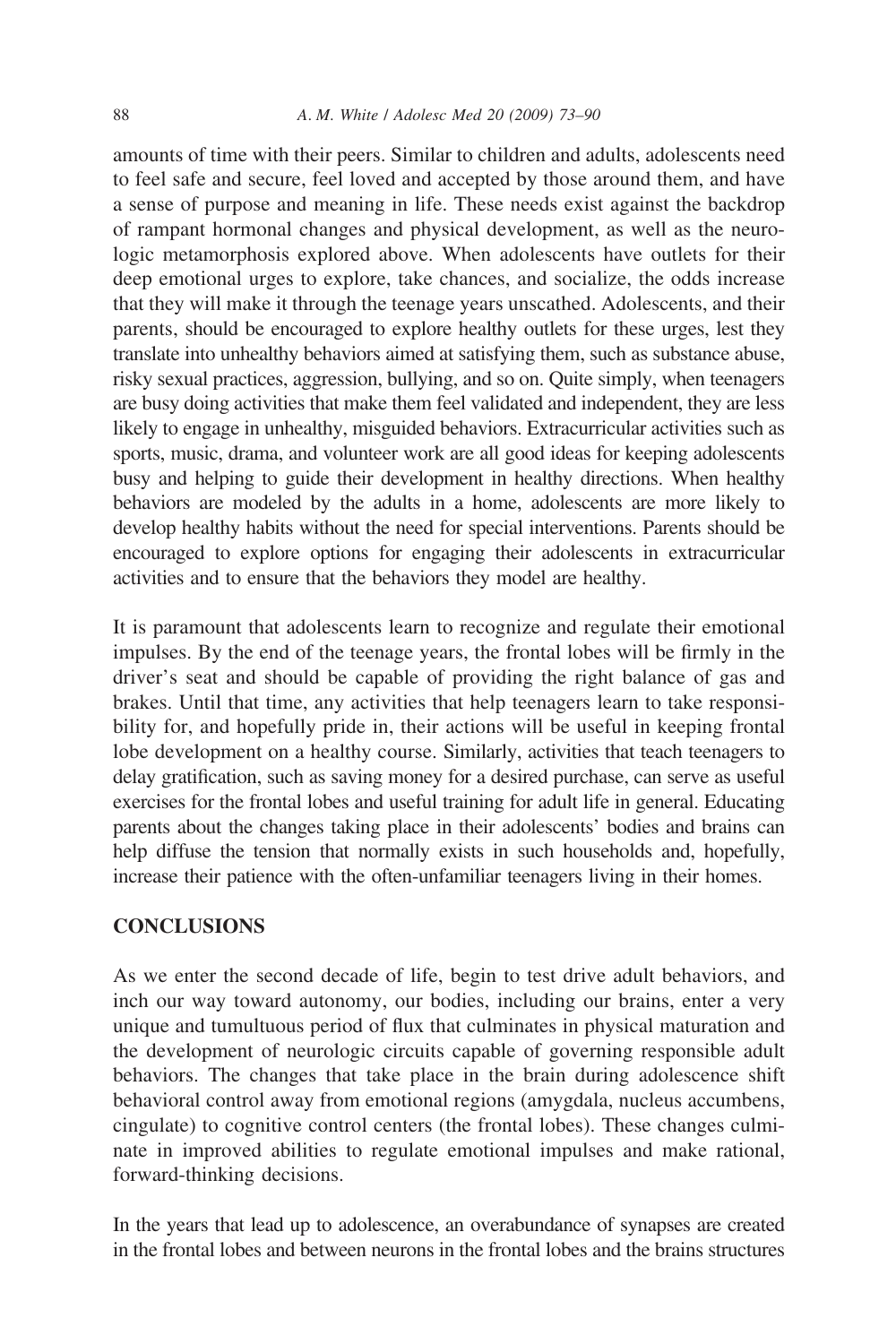with which they communicate. Early in the second decade of life, the brain simultaneously begins to shift control over behavior toward the frontal lobes and places synapses formed by frontal lobe neurons and neurons in other brain regions on the chopping block. This kind of malleability allows each successive wave of adolescents to adapt to a unique and increasingly complex world.

Once we leave adolescence and enter adulthood, the malleability of the brain decreases, and it becomes increasingly difficult to make changes. Although it is certainly possible to teach an old dog new tricks, it is much easier to learn new tricks when we are young. The good news, although sometimes bad news, is that the way the teenaged brain is molded depends in large part on the environments in which teenagers grow. By constructing healthy environments, the potential inherent in the changing adolescent brain can be harnessed, and the odds that a given adolescent will make it into young adulthood cognitively and emotionally prepared for the rigors of adult life can be maximized.

#### **REFERENCES**

- 1. Giedd J. Structural magnetic resonance imaging of the adolescent brain. *Ann N Y Acad Sci*. 2004;1021:77– 85
- 2. Ernst M, Mueller SC. The adolescent brain: insights from functional neuroimaging research. *Dev Neurobiol*. 2008;68(6):729 –743
- 3. Chugani H. Biological basis of emotions: brain systems and brain development. *Pediatrics*. 1998;102(5 suppl E):1225–1229
- 4. Schweinsburg AD, Nagel BJ, Tapert SF. fMRI reveals alteration of spatial working memory networks across adolescence. *J Int Neuropsychol Soc*. 2005;11(5):631– 644
- 5. Rubia K, Overmeyer S, Taylor E, et al. Functional frontalisation with age: mapping neurodevelopmental trajectories with fMRI. *Neurosci Biobehav Rev*. 2000;24(1):13–19
- 6. Marsh R, Zhu H, Schultz RT, et al. A developmental fMRI study of self-regulatory control. *Hum Brain Mapp*. 2006;27(11):848 – 863
- 7. Rubia K, Smith AB, Taylor E, Brammer M. Linear age-correlated functional development of right inferior fronto-striato-cerebellar networks during response inhibition and anterior during error-related processes. *Hum Brain Mapp*. 2007;28(11):1163–1177
- 8. Shaw P, Greenstein D, Lerch J, et al. Intellectual ability and cortical development in children and adolescents. *Nature*. 2006;440(7084):676 – 679
- 9. Lenroot RK, Schmitt JE, Ordaz SJ, et al. Differences in genetic and environmental influences on the human cerebral cortex associated with development during childhood and adolescence. *Hum Brain Mapp*. 2009;30(1):163–174
- 10. Casey BJ, Jones RM, Hare TA. The adolescent brain. *Ann N Y Acad Sci*. 2008;1124:111–126
- 11. Eaton DK, Kann L, Kinchen S, et al. Youth risk behavior surveillance: United States, 2005. *J Sch Health*. 2006;76(7):353–372
- 12. Alloy LB, Abramson LY, Walshaw PD, Keyser J, Gerstein RK. A cognitive vulnerability-stress perspective on bipolar spectrum disorders in a normative adolescence brain, cognitive, and emotional development context. *Dev Psychopathol*. 2006;18(4):1055–1103
- 13. Coplan JD, Moreau D, Chaput F, et al. Salivary cortisol concentrations before and after carbon-dioxide inhalations in children. *Biol Psychiatry*. 2002;51(4):326 –333
- 14. Walker EF, Sabuwalla Z, Huot R. Pubertal neuromaturation, stress sensitivity, and psychopathology. *Dev Psychopathol*. 2004;16(4):807– 824
- 15. Nagy Z, Westerberg H, Klingberg T. Maturation of white matter is associated with the development of cognitive functions during childhood. *J Cogn Neurosci*. 2004;16(7):1227–1233